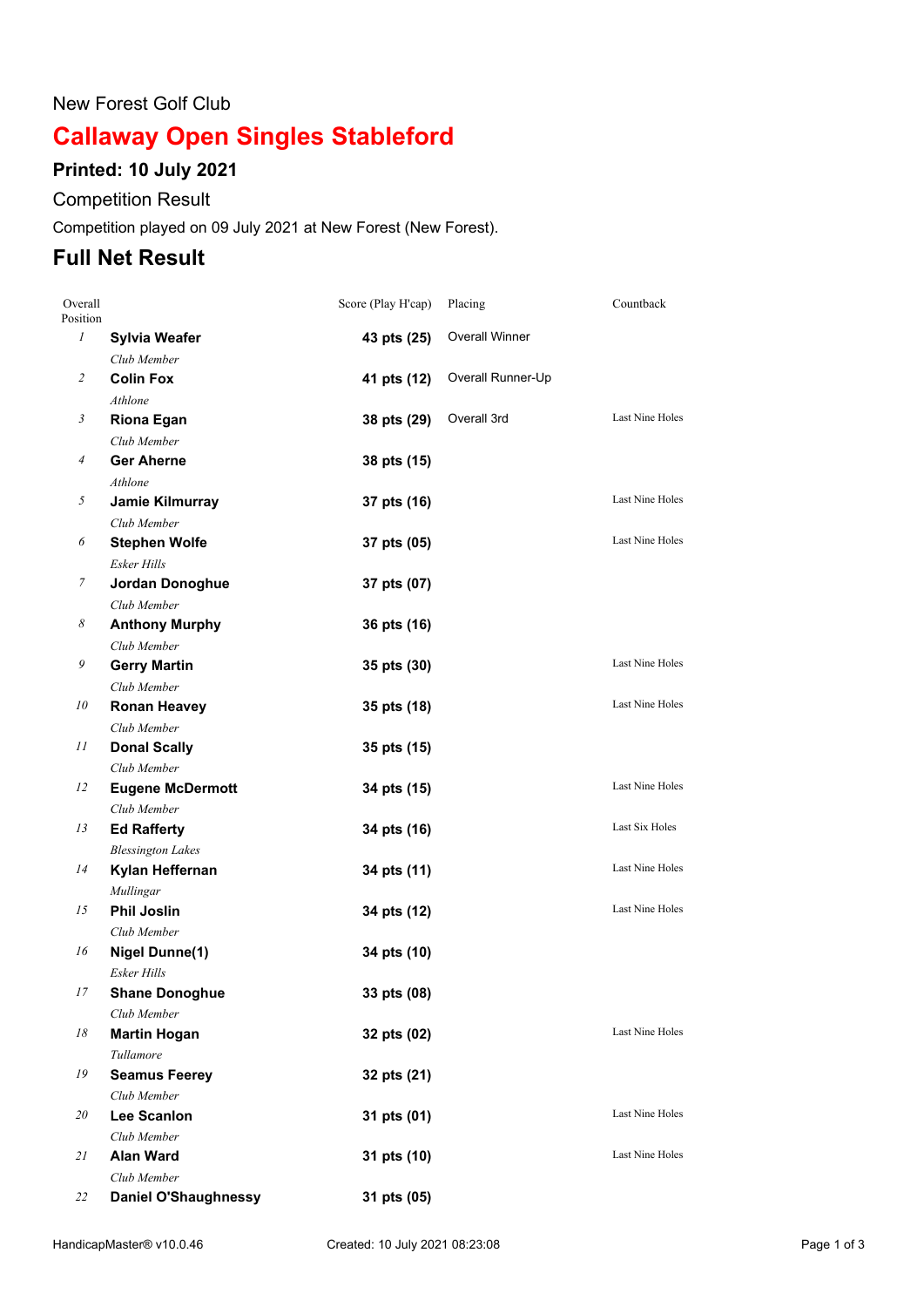|    | Club Member                            |                  |                   |                        |
|----|----------------------------------------|------------------|-------------------|------------------------|
| 23 | <b>TONY LONG</b>                       | 30 pts (10)      |                   | Last Nine Holes        |
|    | Old Conna                              |                  |                   |                        |
| 24 | <b>Laurence Weir</b>                   | 30 pts (13)      |                   | Last Nine Holes        |
|    | Tuam                                   |                  |                   |                        |
| 25 | <b>Stuart Harvey</b>                   | 30 pts (19)      |                   |                        |
|    | Club Member                            |                  |                   |                        |
| 26 | Don Gibney                             | 29 pts (14)      |                   | Last Six Holes         |
|    | Club Member                            |                  |                   | Last Six Holes         |
| 27 | <b>Dermot Broughal</b><br>Club Member  | 29 pts (34)      |                   |                        |
| 28 | John Simpson                           |                  |                   |                        |
|    | Esker Hills                            | 29 pts (14)      |                   |                        |
| 29 | <b>Leo Walshe</b>                      | 28 pts (17)      |                   |                        |
|    | Esker Hills                            |                  |                   |                        |
| 30 | <b>Paul Rabbette</b>                   | 27 pts (10)      |                   |                        |
|    | <b>Esker Hills</b>                     |                  |                   |                        |
| 31 | <b>Philip Martin</b>                   | 26 pts (14)      |                   |                        |
|    | Athlone                                |                  |                   |                        |
| 32 | <b>Martin Glennon</b>                  | 25 pts (13)      |                   | Last Nine Holes        |
|    | Club Member                            |                  |                   |                        |
| 33 | <b>Patrick Duffy</b>                   | 25 pts (13)      |                   | Last Nine Holes        |
|    | Mullingar                              |                  |                   |                        |
| 34 | <b>Tadgh Connell</b>                   | 25 pts (19)      |                   | Last Nine Holes        |
|    | Club Member                            |                  |                   |                        |
| 35 | <b>Michael Walsh</b>                   | 25 pts (20)      |                   | Last Six Holes         |
|    | Newlands                               |                  |                   |                        |
| 36 | <b>Colin McCormack</b>                 | 25 pts (12)      |                   |                        |
|    | Straffan                               |                  |                   | <b>Last Nine Holes</b> |
| 37 | <b>Niall O'Dowd</b>                    | 23 pts (14)      |                   |                        |
| 38 | Mullingar                              |                  |                   |                        |
|    | <b>William Pidgeon</b><br>Co. Longford | 23 pts (24)      |                   |                        |
| 39 | <b>David Masterson</b>                 | 19 pts (07)      |                   |                        |
|    | Club Member                            |                  |                   |                        |
| 40 | David Ryan                             | 18 pts (21)      |                   |                        |
|    | Co. Longford                           |                  |                   |                        |
| 41 | <b>Michael Galvin</b>                  | 17 pts (15)      |                   | Last Nine Holes        |
|    | Mullingar                              |                  |                   |                        |
| 42 | <b>Pat Coughlan</b>                    | 17 pts (17)      |                   |                        |
|    | Mullingar                              |                  |                   |                        |
| 43 | <b>Christopher Bennett</b>             | 12 pts (18)      |                   |                        |
|    | Mullingar                              |                  |                   |                        |
| 44 | <b>Richard Whelehan</b>                | 11 pts (15)      |                   |                        |
|    | Mullingar                              |                  |                   |                        |
|    | Sean Daly Jr                           | <b>No Return</b> | No Score Recorded |                        |
|    | Club Member<br><b>Dennis Meredith</b>  |                  | No Score Recorded |                        |
|    | Club Member                            | <b>No Return</b> |                   |                        |
|    | John Kenny                             | <b>No Return</b> | No Score Recorded |                        |
|    | Club Member                            |                  |                   |                        |
|    | <b>Christopher Kenny</b>               | <b>No Return</b> | No Score Recorded |                        |
|    | Club Member                            |                  |                   |                        |
|    | <b>Ryan Kenny</b>                      | No Return        | No Score Recorded |                        |
|    | Club Member                            |                  |                   |                        |